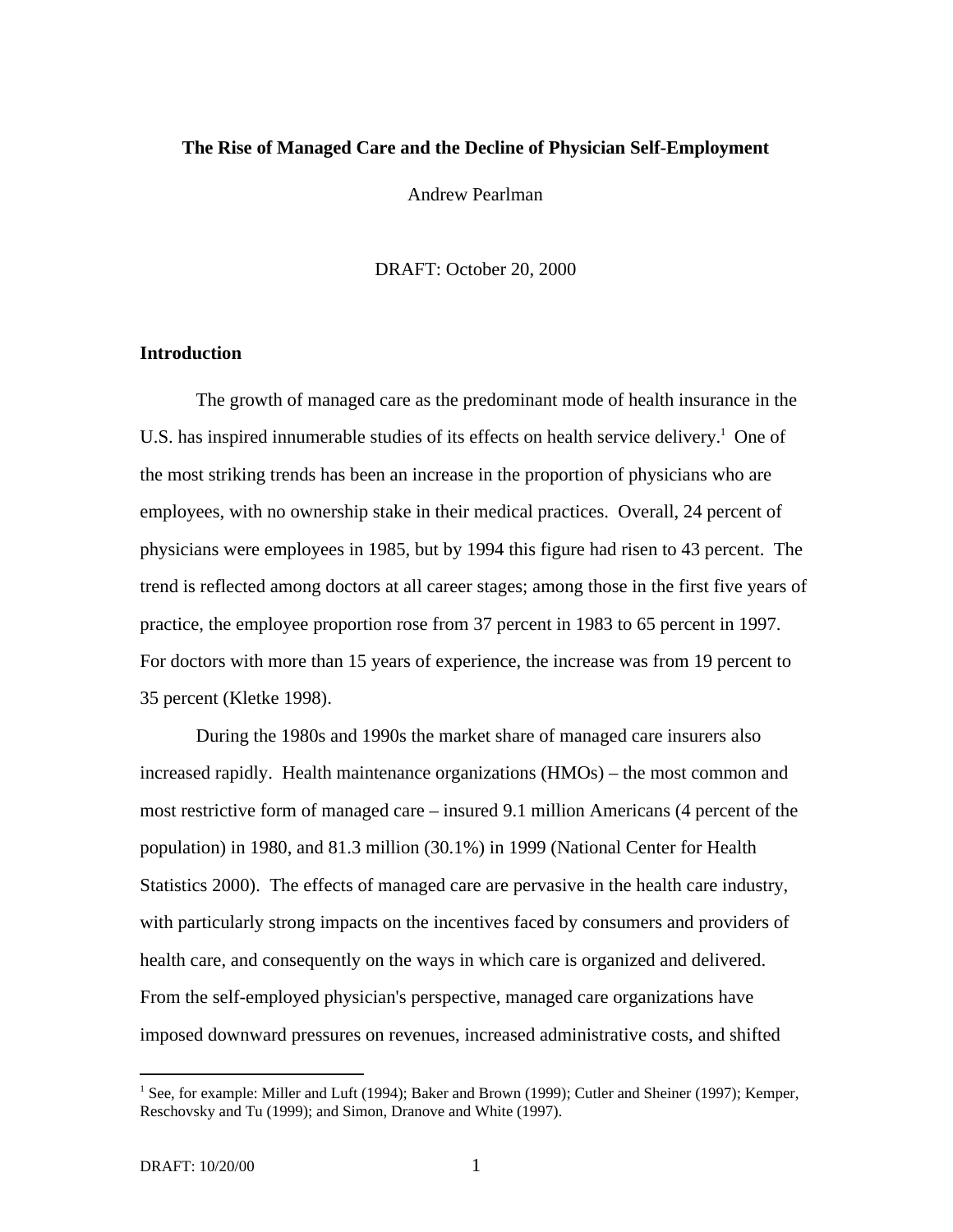substantial income risk to doctors and their practices.<sup>2</sup> At the same time, physicians involved with managed care report less satisfaction with their practice choices along several dimensions (Hadley, Mitchell, Sulmasy and Bloche 1999).

Naturally, the contemporaneous trends of managed care growth and physician self-employment contraction invite inquiry into whether the timing of these trends is more than a coincidence. Mitchell and Hadley (1999) demonstrate a significant relationship between the extent of local HMO market share and individual physicians' labor supply decisions, including the "choice of practice setting (employee versus selfemployment)." In particular, the authors use a 1991 survey of physicians to show that a doubling of HMO market share is associated with a 23.5% reduction in the average doctor's probability of being self-employed.

However, Mitchell and Hadley look exclusively at the role of managed care as a determinant of individual self-employment status. A more complete understanding of the impact of managed care on physician labor markets would estimate *how much* of the observed decline in self-employment can be attributed to managed care. In addition, it would be instructive to determine how much of the shift from self-employed to employees is due to other causes, and how much is unexplained. This paper seeks to complete the picture by determining how large the managed care effect is relative to other possible explanations.

### **Conceptual Framework**

The core result from Mitchell and Hadley's (1999) paper is a probit equation regressing physicians' self-employment status on local HMO market share and several individual characteristics. Data are from the 1991 Practice Patterns of Young Physicians (PPYP) survey, a cross-section of early-career physicians with between two and nine years of post-residency practice experience (Hadley 1995). To correct for endogeneity

 $2$  See, for example, Vogel (1993).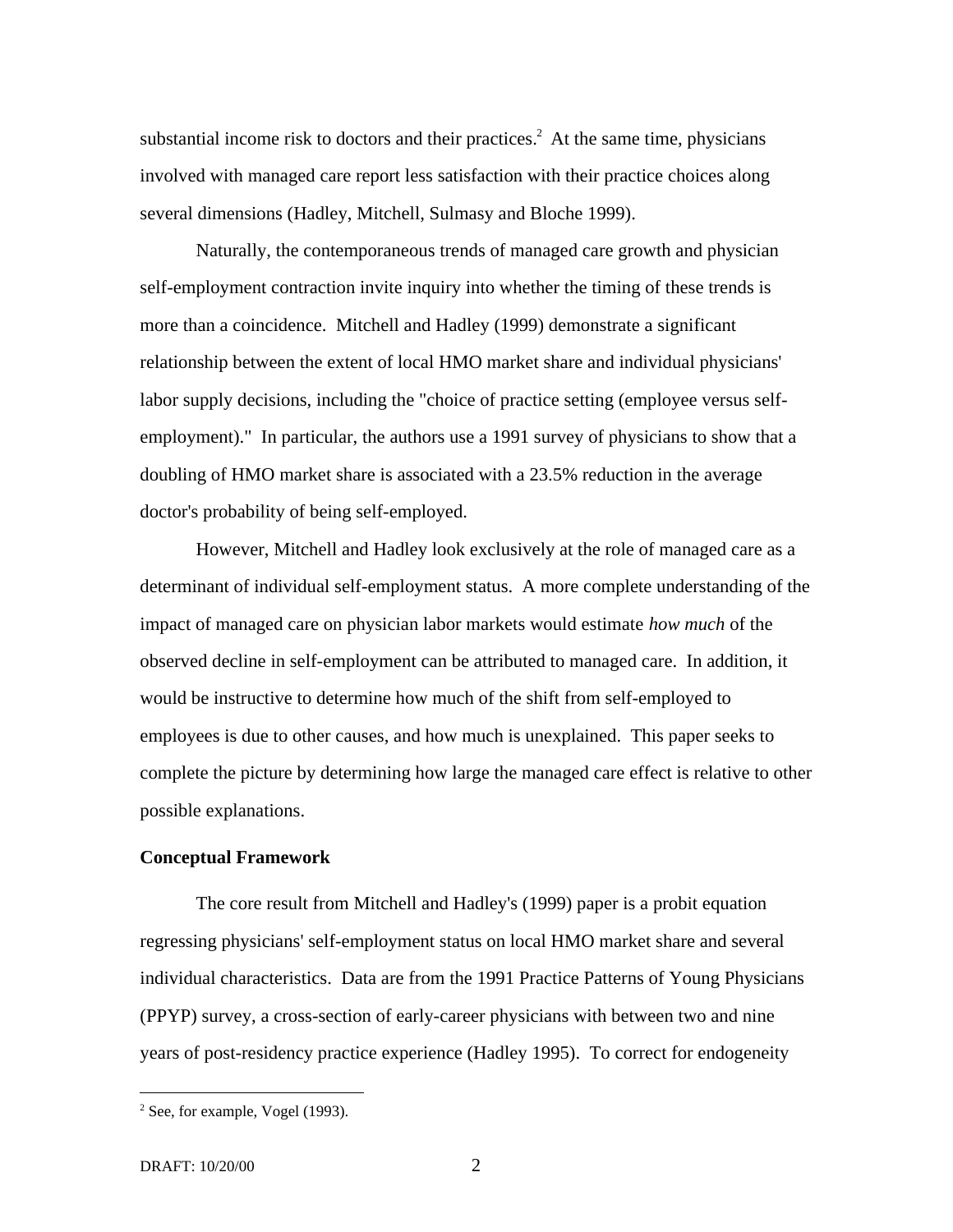bias in the HMO variable, the authors use predicted values from a first stage regression of HMO penetration on a set of instruments capturing local business conditions and physician labor market characteristics.

In contrast, this paper will treat aggregated local self-employment rates, rather than individual doctors' self-employment choices, as the dependent variable of interest. This will enable a direct estimation of the changes in self-employment levels associated with variation in HMO activity as well as other local market characteristics. In addition, the use of aggregated measures will enable construction of a panel. This feature is especially valuable because the research question focuses on changes that have occurred over a specific period of time. In particular, the longitudinal dimension will allow the possibility that the self-employment decline is partly a secular time trend, unrelated to the influence of managed care.

Numerous factors influence physicians' choices of practice setting. Most factors are closely related to the reasons physicians join groups. Historically, the organization of medical practice in the U.S. was mostly based on individual doctors in solo practice. This began to change in the late 1960s and early 70s, primarily for two reasons. First, technological advances expanded the scope and cost of medical treatments, essentially broadening the range of illnesses that medical providers could treat. More advanced treatments generally entail greater costs, however, and therefore create pressure to reduce costs. Second, changes in health insurance -- public and private -- reduced doctors' pricesetting autonomy and thus their ability to cover costs. [Cite literature to confirm these hypotheses, and explain more fully.]

The response among physicians has been a pronounced increase in group-based practice. There are three main reasons doctors form groups. First, group practice allows efficiencies from cost-sharing. These costs include capital equipment and technology; information and administrative systems; and non-physician labor inputs. Second, groups allow individual doctors to mitigate their exposure to income risks. And third, groups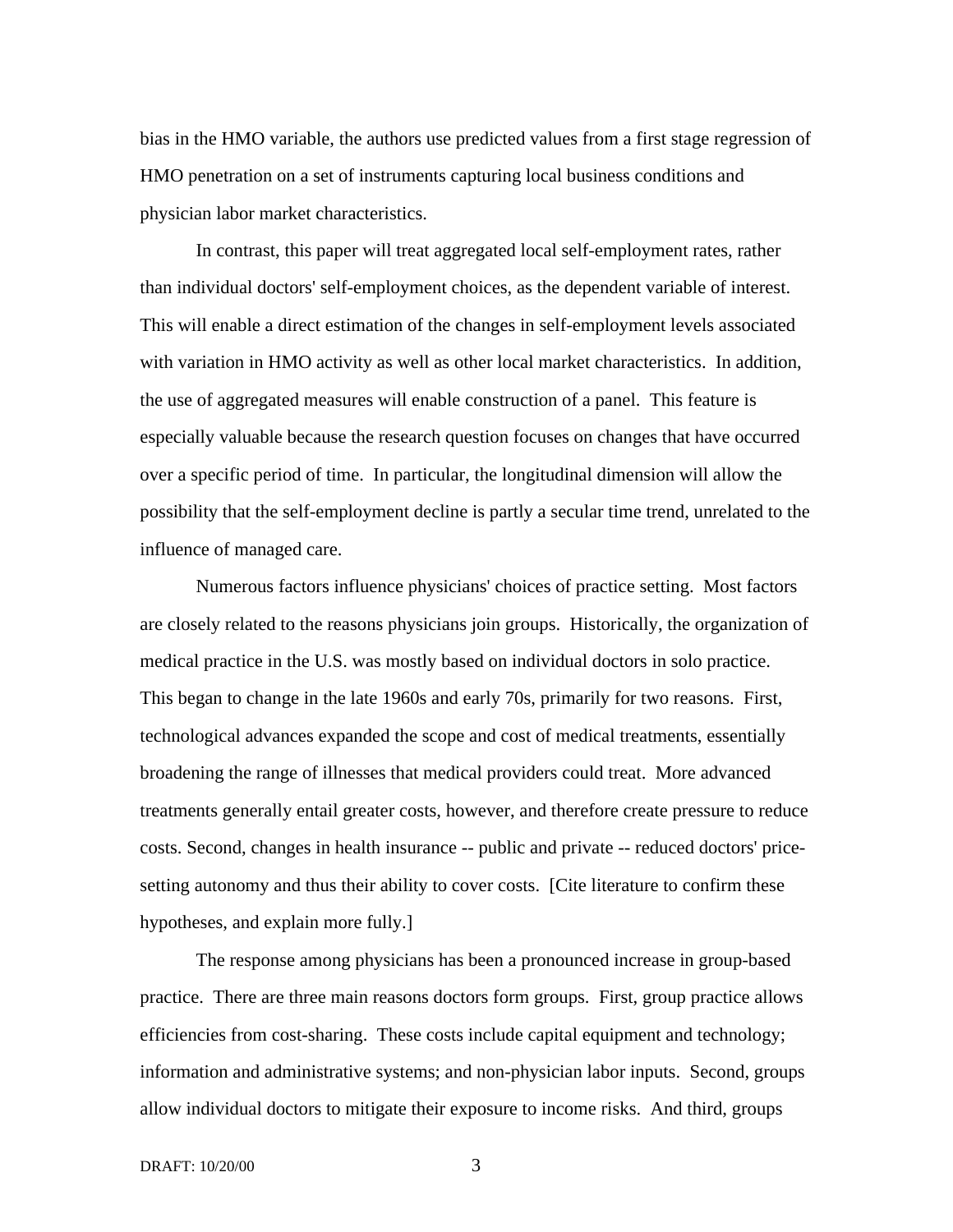may be able to recapture some of the market power lost to insurers. [Cite literature here.]

Offsetting these group-formation incentives are three main reasons physicians opt to practice alone (or in smaller groups). Non-pecuniary amenities of having control over one's practice choices are often cited by physicians themselves. A second reason is that many of the benefits of consolidation -- such as negotiating with insurers and costsharing -- can be obtained in looser agglomerations of doctors such as independent physician associations (IPAs) and physician practice management (PPM) services. Third, non-group physicians can enjoy greater returns to capital than may be possible if these returns are shared. [Add cite.]

The prevalence of self-employment among doctors is closely tied to the size of physician groups. For purposes of this paper, self-employment can be defined most simply as having an ownership stake in one's practice, and implies that a share of profits constitutes a meaningful portion of the self-employed physician's earnings.<sup>3</sup> By definition all solo practitioners are self-employed, and the majority of doctors in twoperson practices are as well. In general, the reasons doctors opt for self-employment are much the same as the set of tradeoffs in choosing whether to be part of a group.

The above discussion implies that a wide range of characteristics in markets for health services, physician labor, and health insurance are likely to affect observed physician self-employment rates. In this paper we consider factors that fall into three broad categories, described below. More precise variable definitions are presented in the "Data" section.

*Physician labor market conditions*. Overall physician/population ratios are a

 $3$  This is a working definition. It is complicated by the fact that many employees  $-$  doctors as well as in occupations -- are compensated with bonuses and other contract structures that are tied to the firm's performance. In addition , the compensation (and thus incentives) of self-employed doctors in larger groups often resembles that of employees. Ideally, an accurate definition of self-employment would encompass these gradations. However, most surveys treat self-employment as a binary characteristic, a simplification this paper reluctantly follows. A more detailed treatment of the role of these "hybrid" employment arrangements could be a worthwhile area for future study.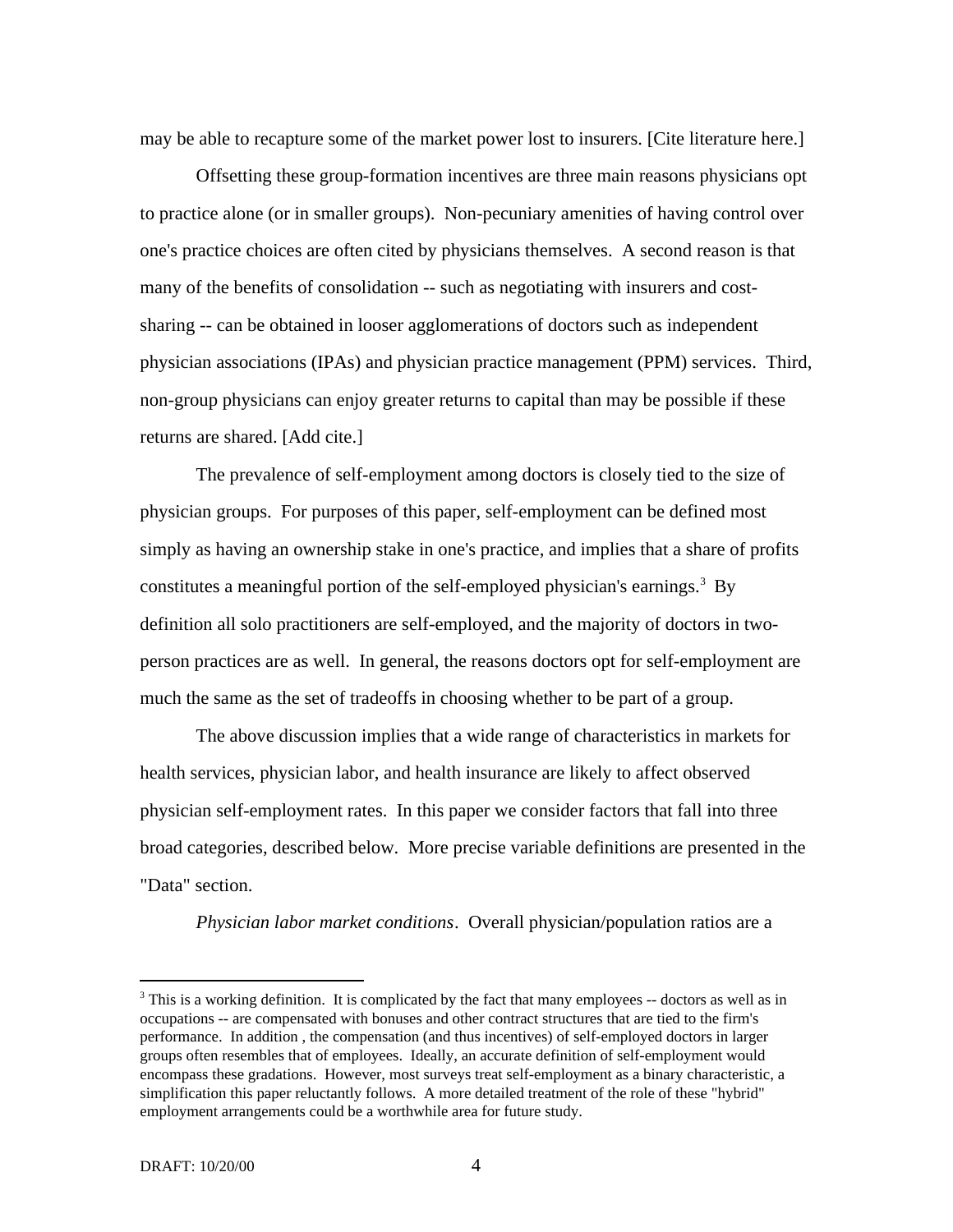basic measure of the degree of competition for doctors' services. Separate ratios for specialists and generalists may capture competitive conditions more precisely. In addition, the presence of medical schools and teaching hospitals can affect local labor market conditions. New doctors entering the market may have a preference to practice nearby, generating more supply of doctors in locations with medical education facilities. Also, the presence of such institutions as large employers of doctors may disproportionately add to demand for employee physicians relative to the self-employed.

Also on the labor supply side, there have been shifts in the composition of the physician labor force. Doctors of different race, sex, age/experience and specialty have different propensities for being self-employed (Mitchell and Hadley 1999). Consequently, it is important to control for these shifts when considering the extent to which managed care has driven down physician self-employment.

*Demand for health services*. Separate from the physician/population ratios mentioned above, health care demand proxies can include the age distribution of the local population and common disease patterns. In addition, public health care financing and policies constitute a large portion of demand for health services. Along these lines, state laws relating to Medicaid, its funding and reimbursement levels are likely to determine physician labor market conditions to an extent.

It is difficult to predict exactly how these demand measures are likely to affect observed self-employment rates. Their impact on doctors is somewhat indirect, affecting the revenue and cost flows for all medical practices. It is ambiguous exactly how these effects might differ for self-employed doctors, who face earnings risks tied to practice profits, versus for employees, who do not.

The variable of interest, managed care penetration, can be considered as part of this "health services demand" category. Unlike the other demand measures, however, the effect of managed care on self-employment is predictable. The mechanisms of managed care work primarily to make self-employment less attractive. This is due to the increases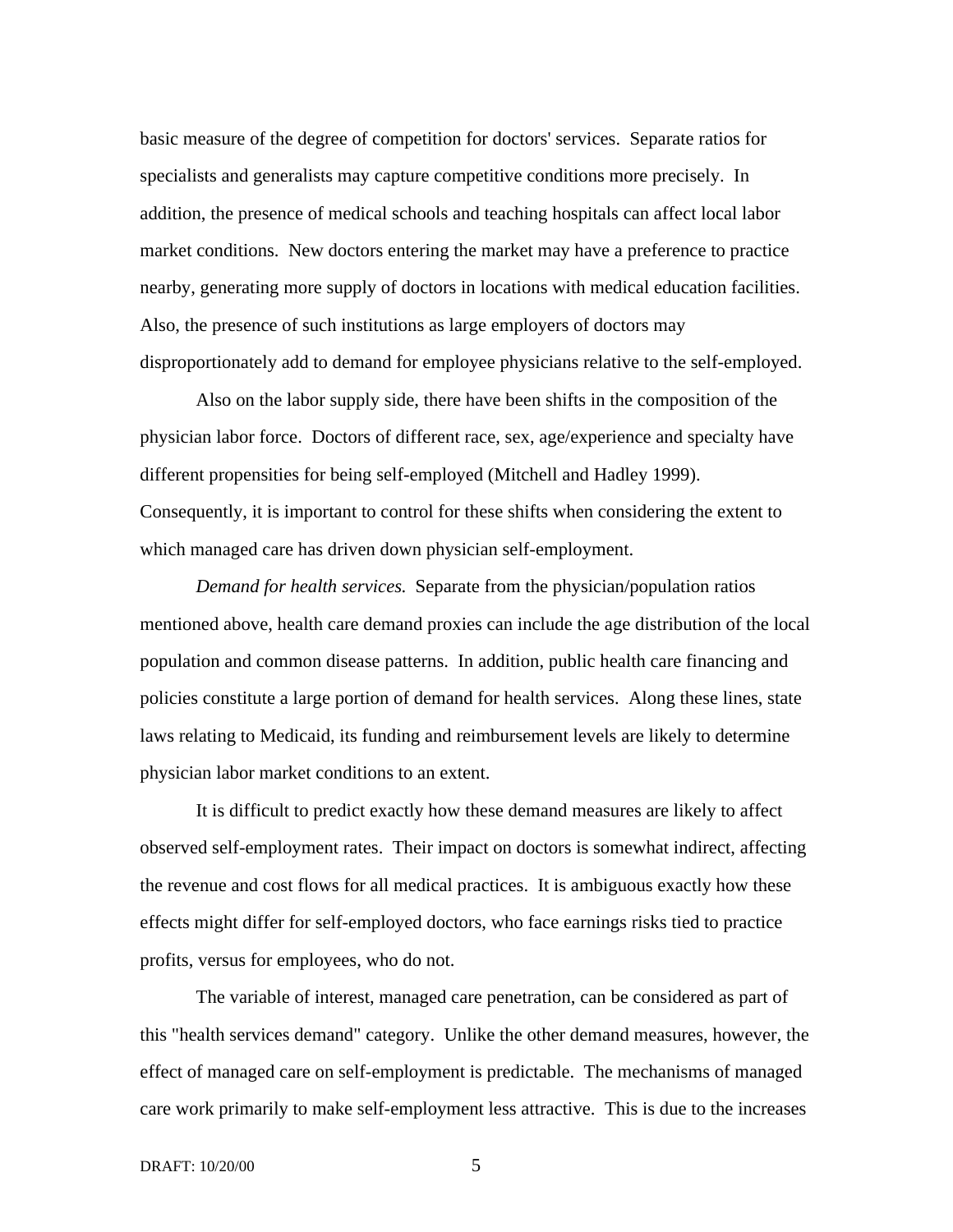in fixed administrative costs, shifting of income risks from insurers to doctors, and decreases in practice autonomy. [More discussion here about the effects of managed care separately for generalists and specialists; why does the literature consistently draw this distinction?]

*Practice costs*. Certainly an important category of determinants of doctors' selfemployment decisions would include various measures of practice costs. These include local medical input cost indices (such as health aides and other labor) and malpractice insurance premiums. In addition, the spread of medical technologies can have an impact on costs. We would expect higher practice costs to create stronger group-formation incentives and thus be associated with less self-employment.

## **Estimation Strategy**

To estimate the effects of managed care on physician self-employment rates, empirical analogues to the theory described above are defined as:

$$
\dot{\mathbf{y}} \quad SE_{ii} \equiv \left(\frac{\text{self - employed MDs}}{\text{total MDs}}\right)_{ii}
$$
\n
$$
\dot{\mathbf{y}} \quad HMO_{ii} \equiv \left(\frac{\text{HMO enrollment}}{\text{total population}}\right)_{ii}
$$

where i indexes local markets and t is time. Using panel data on local health care markets [probably PMSAs] over an 18-year period (at three-year intervals), we examine the extent to which HMO market penetration  $(HMO<sub>i</sub>)$  affects physician self-employment  $(SE<sub>i</sub>)$ . In the most basic formulation, we estimate:

$$
(3) \t SE_{it} = \lambda \alpha_i + \gamma_t + \mathbf{X}'_i \beta + \delta HMO_{it} + \varepsilon_{it}
$$

where  $\alpha_i$  is a market fixed effect;  $\gamma_i$  captures a secular trend unrelated to observables,  $\mathbf{X}_{it}$  contains measures of market forces that affect physicians' incentives (labor market conditions, health services demand and practice costs, described above);  $\lambda$ ,  $\beta$  and  $\delta$  are parameters; and  $\varepsilon_{it}$  is an error term. Taking first differences,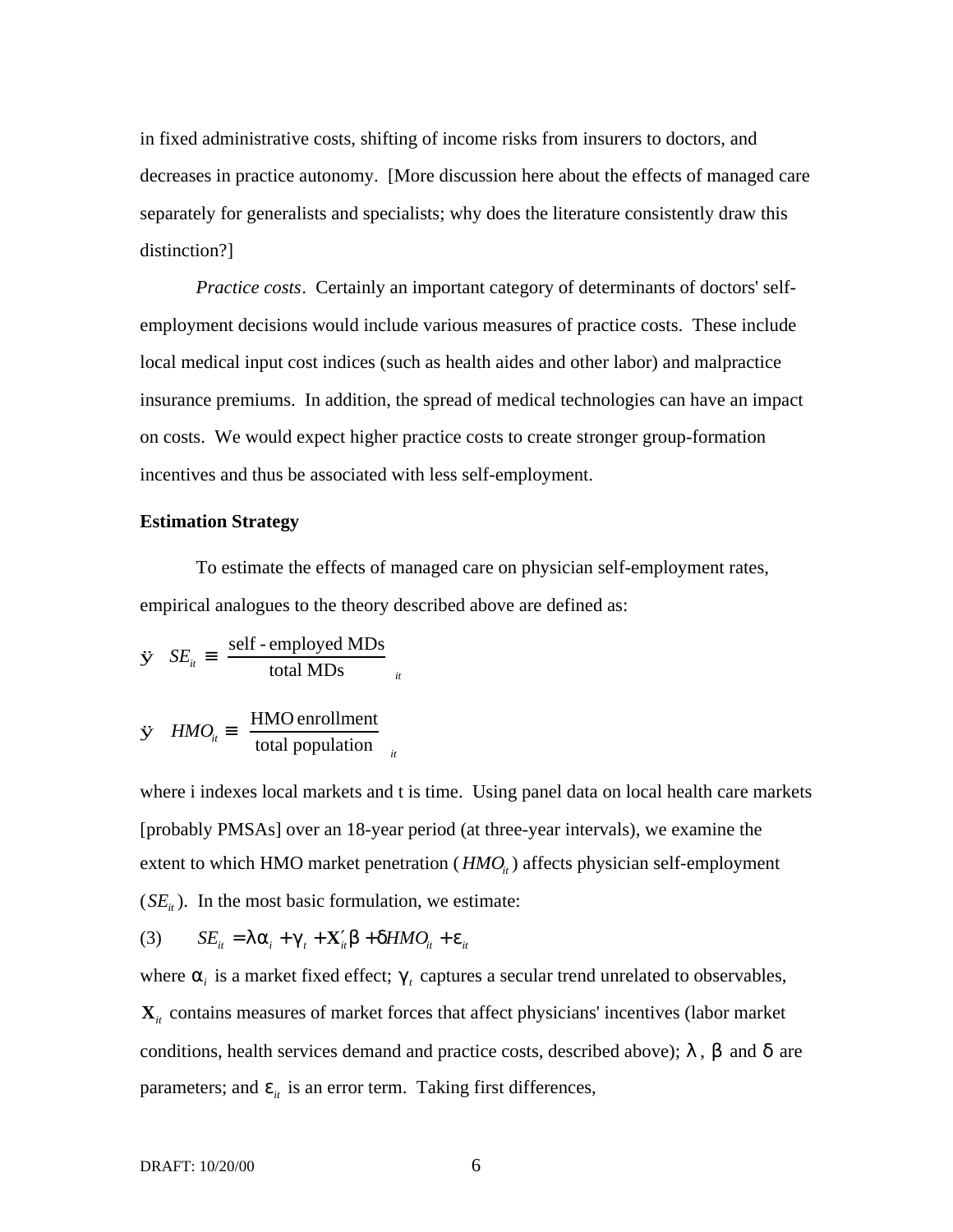(4) 
$$
SE_{it} - SE_{it-1} = (\gamma_t - \gamma_{t-1}) + (\mathbf{X}'_{it} - \mathbf{X}'_{it-1})\beta + \delta(HMO_{it} - HMO_{it-1}) + (\varepsilon_{it} - \varepsilon_{it-1})
$$

eliminates the market-specific fixed effect. If the differenced regressors on the right hand side are exogenous with respect to the changes in the physician self-employment rate  $(SE_{it} - SE_{it-1})$  -- that is, uncorrelated with  $(\varepsilon_{it} - \varepsilon_{it-1})$  -- then least squares estimation of the above fixed-effects model will yield unbiased parameter estimates  $\hat{\beta}$  and  $\hat{\delta}$ .

A key question is whether  $\alpha$ <sub>i</sub>, the market fixed effect, captures the characteristics that make a local market more or less attractive for managed care. If it does, then the regressors in equation (4) -- particularly, the change in HMO activity,  $(HMO<sub>i</sub> - HMO<sub>i+1</sub>)$ -- can be treated as exogenous. If not, however, then the effect of self-employment changes on HMO changes implies that the HMO change measure  $(HMO<sub>i</sub> - HMO<sub>i-1</sub>)$  is correlated with the error term  $(\varepsilon_{it} - \varepsilon_{it-1})$ , and thus  $\hat{\delta}$  will be a biased estimate of  $\delta$ . [Show this mathematically, including the HMO equation.]

Is it plausible that changes in local HMO activity are exogenous with respect to changes in physician self-employment rates? For guidance, consider research by Dranove, Simon and White (1998) that examines the determinants of HMO activity. The authors use two different measures of managed care activity (share of local physician revenues and share of health insurance enrollments) in a single-cross section to find how various supply and demand characteristics are associated with managed care activity. Their results indicate that several measures appear to be significantly related to managed care: 1) education level of the local population, 2) size distribution of employers, 3) hospital market conditions (particularly, the degree of concentration in hospital markets), and 4) the prevalence of physician group practice *before* the advent of managed care (1986).

The main problem with applying the Dranove, Simon and White results here is that those authors focus on the effect of (lagged) physician practice organization measures on the level of managed care -- which they implicitly assume to be equal to the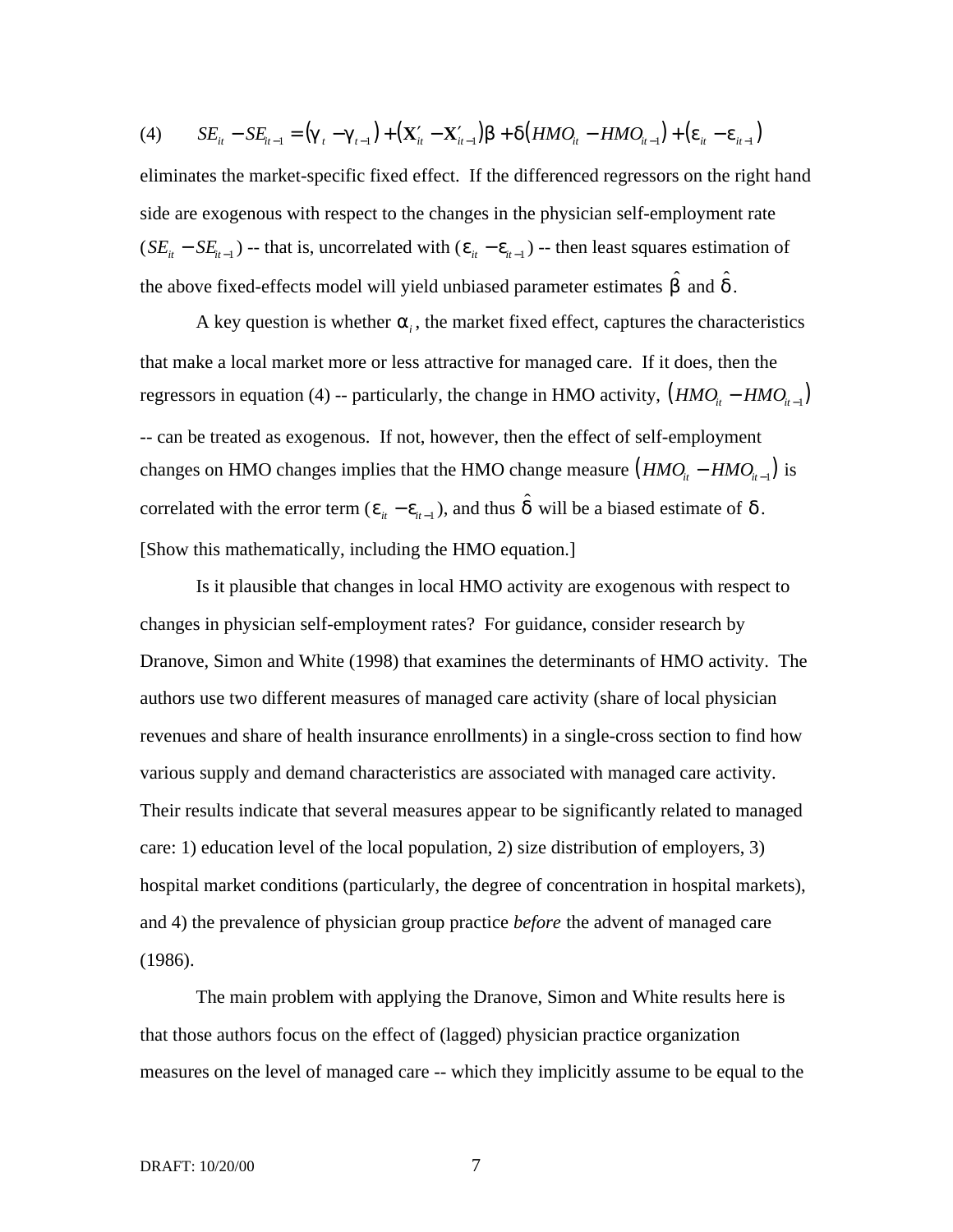*growth* of managed care.<sup>4</sup>

[I haven't worked this out explicitly yet, but essentially where I'm going is that we don't know whether HMOs are looking at *changes* in physician practice organization when they make decisions about expansion, only that they appear to consider the *level* of how common physician groups are. I'm working on an argument that the change in physician self-employment rate is small relative to the importance of the level of selfemployment. Also, that the change in managed care activity is a more powerful determinant of changes in self-employment rates than the other way around.]

[However, to the extent that this argument falls short, I'll use Dranove et al as guidance in identifying the variation in HMO activity changes. I suspect that the local education and firm size measures could make reasonably good HMO penetration instruments without having any obvious effects on physician self-employment. Firm size measures reflect the fact that larger firms are traditionally more likely than small firms to contract with managed care insurers and offer this benefit to their employees. Education measures reflect information about the types of jobs people hold -- though mysteriously, Dranove et al don't find that local labor force distributions by occupation are significant determinants of managed care activity. Investigate this further using my own data.]

# **Data and results**

To estimate the effects of HMO penetration and other market characteristics on self-employment, the unit of observation will be the local health care market. There is some debate as to how large such markets are; see Gaynor and Wilson (1999) for a useful discussion. The essential questions are how far patients travel to obtain health services, as well as to what extent various types of service providers are substitutes. A thorough

<sup>&</sup>lt;sup>4</sup> The logic appears to be as follows: prevalence of physician groups is measured in 1985, which the authors assert is before the advent of managed care -- in other words, when managed care penetration was essentially zero. Thus 1985 physician practice organization is proposed as a "determinant" of 1994 managed care penetration, which is equivalent to the growth of managed care from an initial level of zero.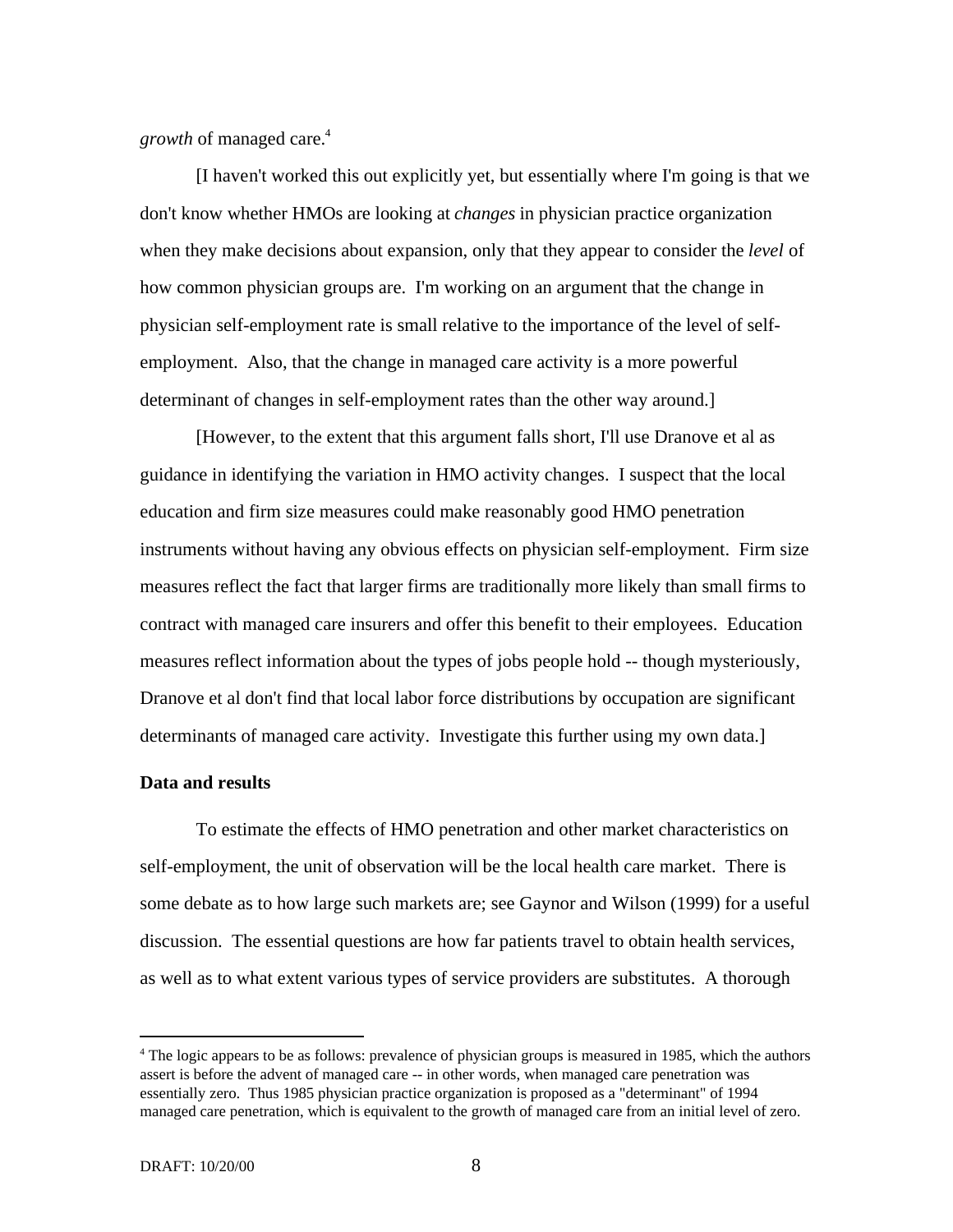consideration of these issues is beyond the scope of this paper. Consistent with other literature, we use metropolitan statistical areas (MSAs) as the unit of observation.<sup>5</sup> To the extent that this choice overstates or understates the true size of health services markets, it is nonetheless still likely that measures of physician self-employment, managed care penetration and other variables are correlated with those for other market size definitions.

The dependent variable, local physician self-employment rates, is calculated from the American Medical Association's (AMA) Physician Masterfile. This source is designed to be a census of all medical doctors in the U.S. Since 1985, the Masterfile has been updated by re-surveying one-third of all physicians each year. In addition, physicians who are known or expected to have changed practice information are surveyed each month. (Prior to 1985, each physician received an update questionnaire once every four years.)

Except where indicated otherwise, data on local health market conditions are compiled from the Area Resource File (ARF) (1999) of the U.S. Department of Health and Human Services. The ARF consists of county-level information from a wide range of primary sources.

Firm size distributions for each MSA are obtained from the U.S. Census Department's County Business Patterns, which contains annual breakdowns at the county level.

The time period under consideration is 1980 to 1997, with observations at threeyear intervals (except the 2-year interval from 1995 to 1997). This time frame encompasses the most rapid growth of managed care in the U.S. and much of the decline in self-employment among physicians.

The dependent variable is the percentage of active patient care physicians in the

<sup>&</sup>lt;sup>5</sup> For examples, see Dranove, Simon and White (1998) and Mitchell and Hadley (1999) in addition to the discussion in Gaynor and Haas-Wilson (1999).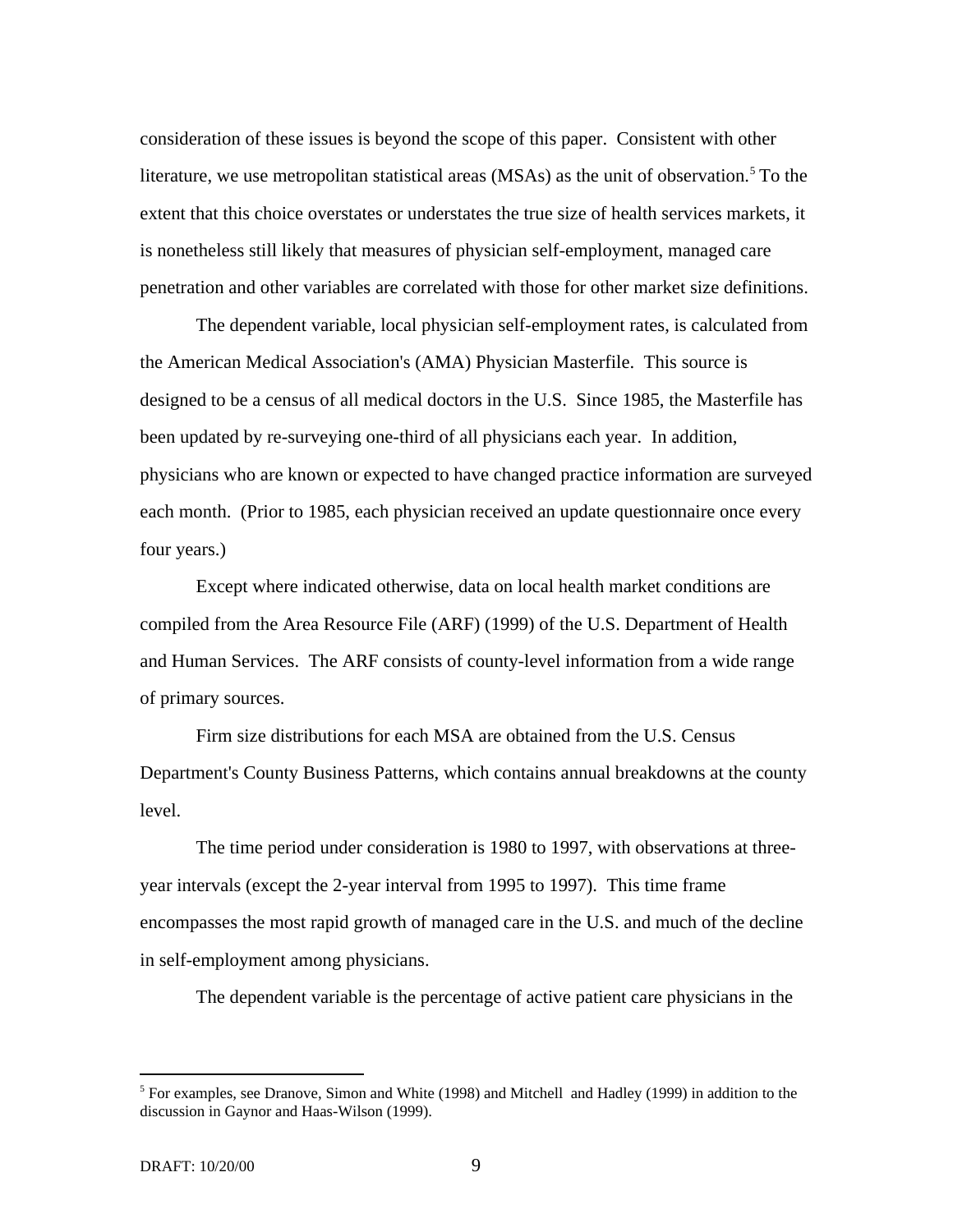local market who are self-employed in a solo or two-physician practice.<sup>6</sup> This selfemployment rate will be measured separately for two types of physicians: family and general practice doctors, and most specialists. Throughout the physician labor literature, this basic distinction is drawn because [explain why, and cite a source]. In the current context, separating generalists from specialists is especially important because managed care alters their incentives differently. The most prominent difference is that managed care organizations seek to achieve reductions in the cost of patient care by relying on primary care (generalist) physicians to act as "gatekeepers" to reduce unnecessary use of more expensive specialist services. [Cite source.]

Excluded from the measures of generalist and specialist self-employment rates above will be doctors in the hospital-based specialties: radiologists, anesthesiologists, pathologists and emergency care ("RAPs"). This is also a convention in the physician labor market literature [Cite], the key distinction being that these specialists' services are most often demanded by other physicians, rather than on the patient's own initiative.

Managed care market share can be defined in several ways. The most common and simplest is the percentage of individuals with health insurance who are enrolled in a managed care plan, referred to as the "enrollment share." (At this point I do not have data on the number of people with any health insurance, so the denominator for my market share measure is total population.) A useful alternative is the share of physician revenue in a local market that comes from managed care-insured patients, or "revenue share." There are advantages to each measure. Revenue share more precisely targets the idea of market share, because it approximates the amounts spent for managed care, rather than merely tallying the number of individuals who demand any amount. However, revenue share measures are derived from surveys of physicians, which limits their availability to

<sup>&</sup>lt;sup>6</sup> Ideally, I would like to include doctors who are self-employed in any size group practice as well. However, I am not currently able to identify self-employed doctors in larger groups in the AMA data. The self-employment rate based on solo and two-physician groups is likely a good proxy for self-employment overall.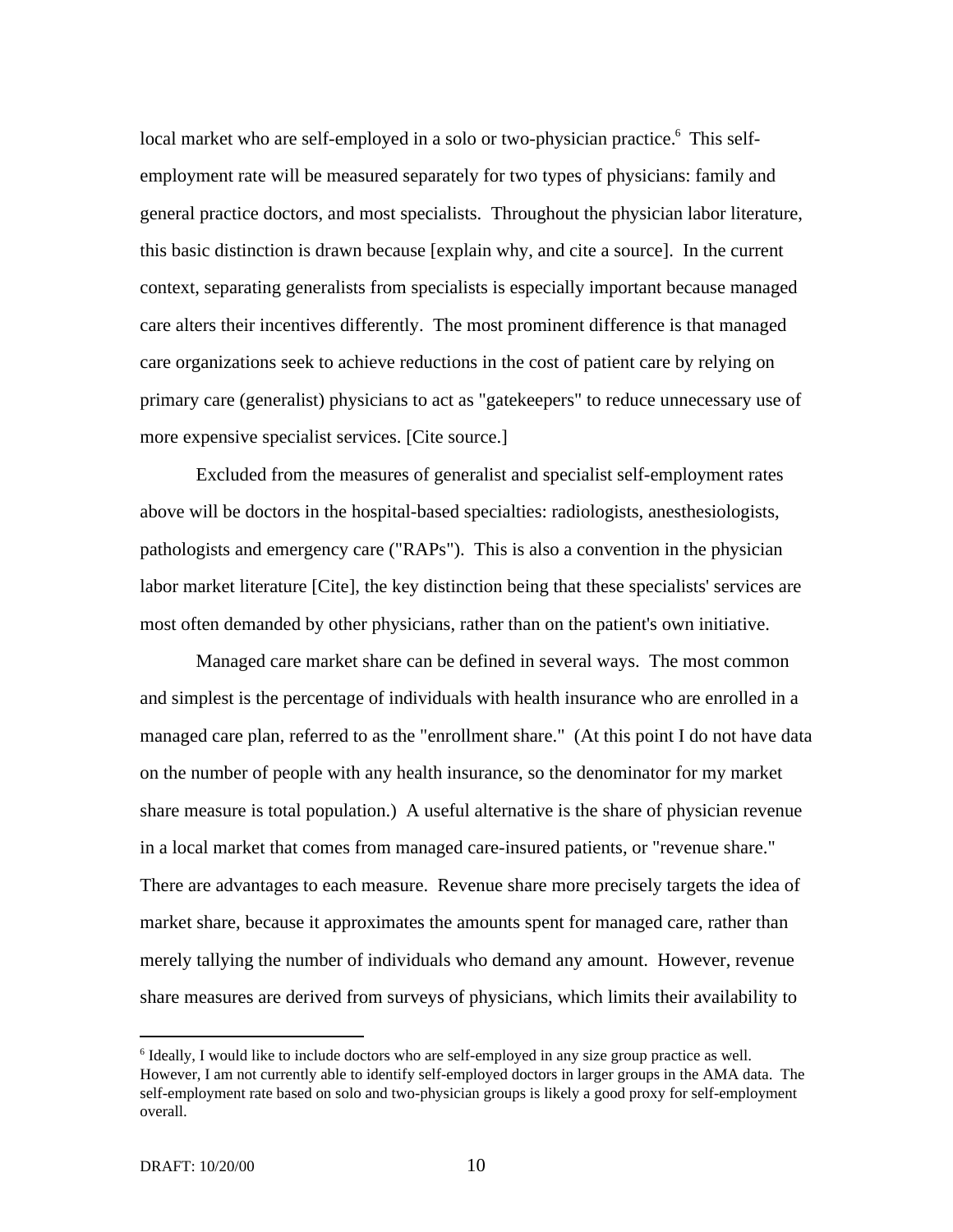certain years. In addition, they directly measure an element of managed care organizations' *costs* -- their payments to physicians -- rather than the insurers' *revenues*. On the other hand, enrollment shares are available annually, and they can include *all* individuals in a market, therefore having less stochastic variation than the survey-based revenue share measures. (For a more complete discussion of the pros and cons of each type of market share measure, see Dranove, Simon and White 1998.) In this paper I use the enrollment share measure of managed care penetration because of its consistent availability over the 18-year period of this study.

Other variables included in the study are: the number of teaching hospitals in the area (1996 only); number of physicians per thousand population (separate for specialists and generalists), percent of population that is old (age 65 and up) and young (less than 15); deaths per thousand population; and population density (per square mile). Additional variables to identify the HMO penetration equation are: percentage of the adult population (age 25 and up) with at least four years of college; and the percentage distribution of local business establishments by number of employees (1-19, 20-99, 100- 499, 500 and up).

Table 1 presents descriptive statistics for all variables, including separate figures for each of the seven years of data available. The two basic trends under consideration are both evident here: physician self-employment declines from 48% to 26% of general practice physicians, and less sharply (from 42% to 30%) among specialists; and HMO enrollment rises from 2% to 17% of the total population.<sup>7</sup>

Tables 2 and 3 contain regression results for self-employment among general practitioners and specialists, respectively. The first column (OLS) presents least squares

 $<sup>7</sup>$  Because of data limitations, this 17% figure is considerably smaller than most current estimates of</sup> managed care market share. One reason is that the figures reported here are expressed as a percentage of the total population, rather than of the insured population. Another reason is that much of the rise in managed care penetration has been through less-restrictive forms (such as preferred provider organizations and point-of-service plans), particularly in the 1990s. Enrollment data for these managed care variants have been available only since about 1991, which is why they have been excluded from this study.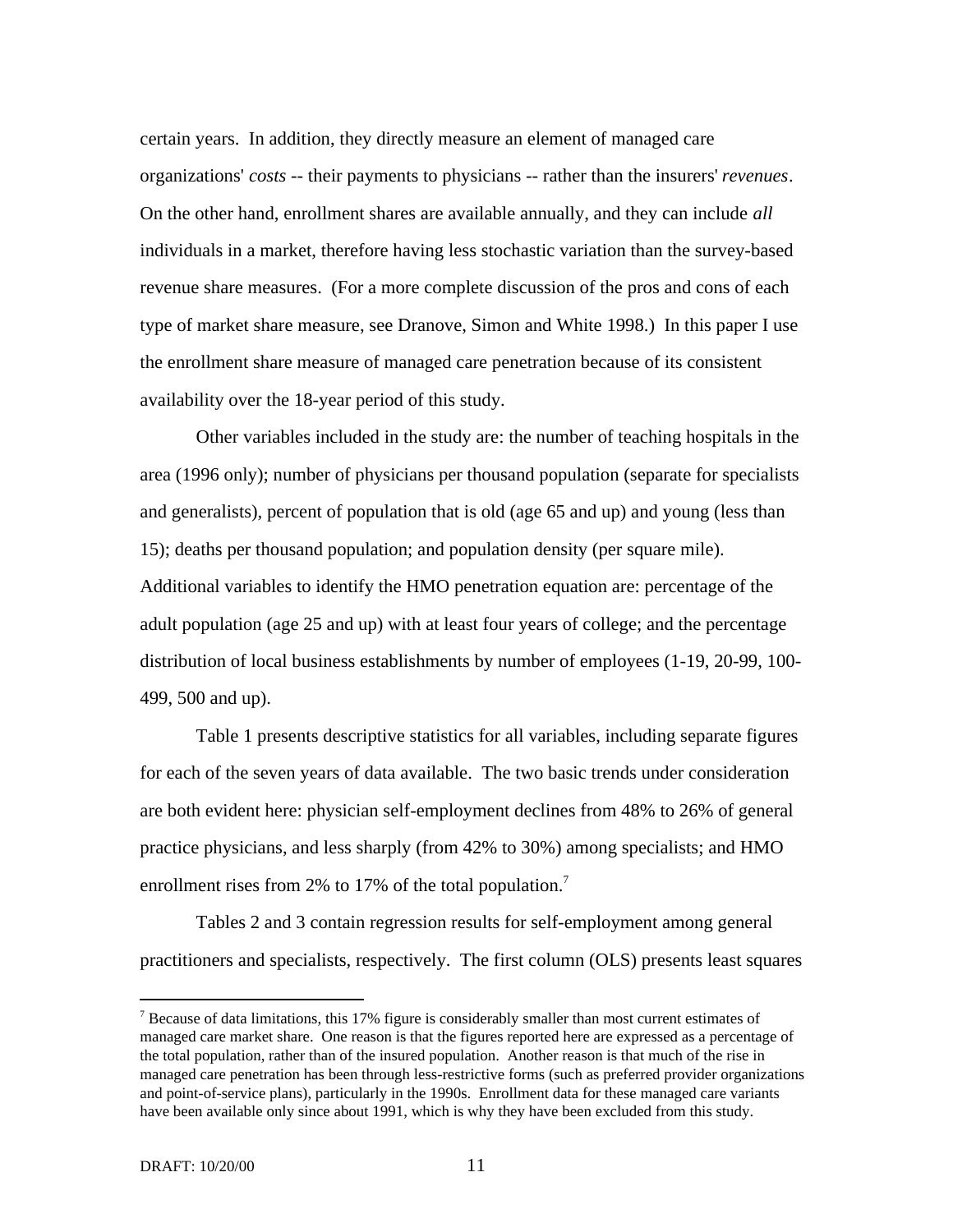results for the sake of comparison to the other two specifications that adjust for endogeneity bias. In this specification, the association between HMO activity and selfemployment appears to be small. Most of the 22 percentage point decline in the selfemployment rate among general practitioners appears to be associated with the time trend, separate from any HMO growth. A one percentage point increase in the share of local population enrolled in an HMO is correlated with only a 0.04 percentage point decline in physician self-employment.

Results using instrumental variables to identify the variation in HMO market share are presented in the second column (IV) of both tables.<sup>8</sup> Controlling for its endogeneity with respect to physician self-employment rates, HMO penetration appears to have a considerably larger influence on reducing self-employment for both generalists and specialists; the magnitude is 0.25 and 0.30 of a percentage point decline in selfemployment for each one-percent increase in the managed care enrollment share.

The third column controls for unobserved heterogeneity across market regions by using a fixed-effects specification. Here the association between HMO activity and physician self-employment appears to be insignificantly different from zero. [Under what circumstances would this result occur?]

[To be added: Discussion of possible reasons why IV and FE estimates vary so widely. More discussion of the apparent effects of other variables/market forces besides HMOs. Also, give examples and counterfactuals to illustrate the magnitude of HMO effects under various assumptions about market characteristics and managed care growth.]

### **References**

l

Baker, Laurence C. and Martin L. Brown, "Managed Care, Consolidation Among Health Care Providers, and Health Care: Evidence from Mammography," *Rand Journal*

<sup>&</sup>lt;sup>8</sup> Table A1 contains first-stage results.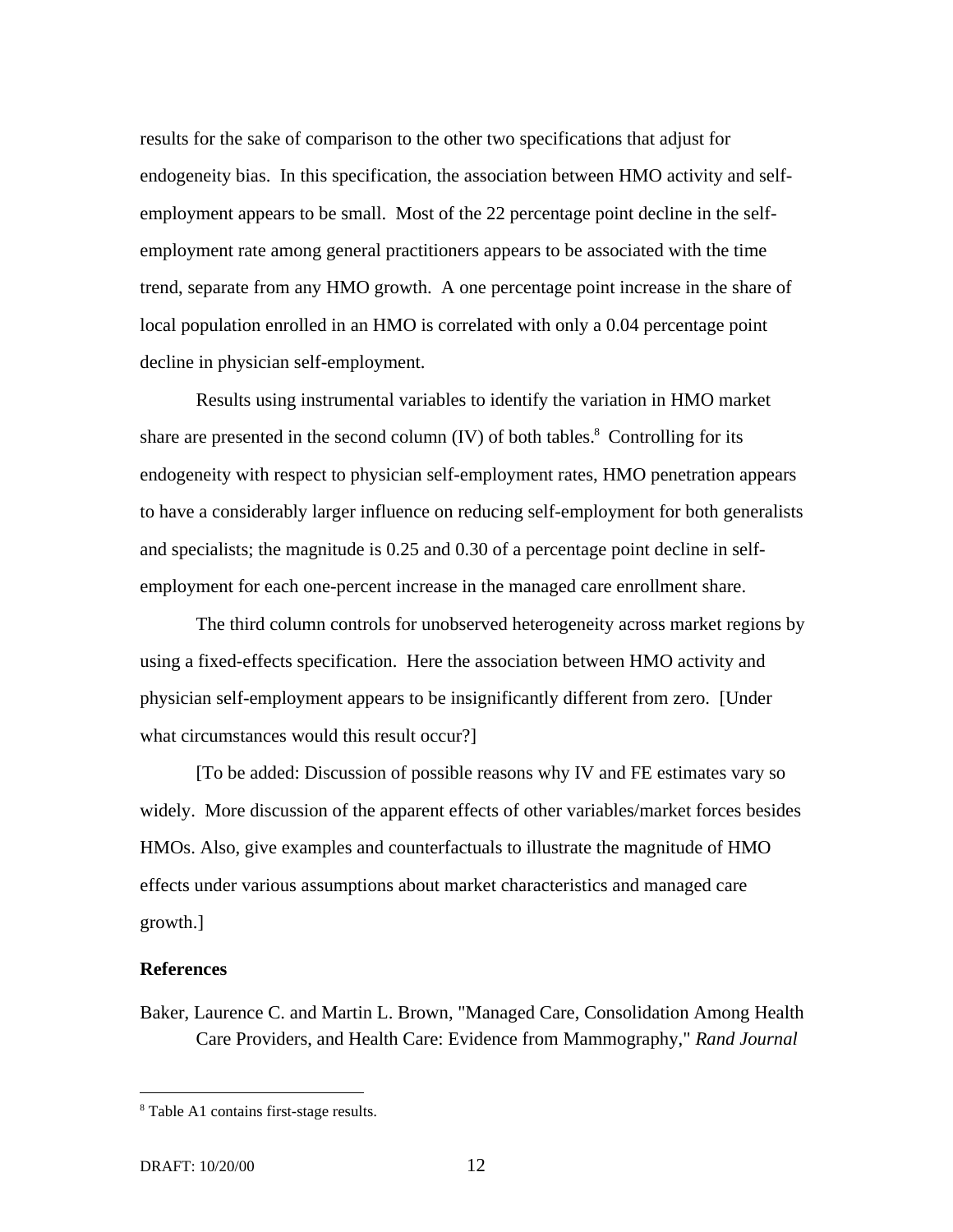*of Economics* 30(2) Summer 1999, 351-374.

- Brown, Douglas M. and Harvey E. Lapan, "Solo vs. Group Practice: The Impact of Demand Uncertainty on Physician Behavior," mimeo, 2000.
- Cutler, David M. and Louise Sheiner, "Managed Care and the Growth of Medical Expenditures," NBER Working Paper #6140, August 1997.
- Dranove, David, Carol J. Simon, and William D. White, "Determinants of Managed Care Penetration," *Journal of Health Economics* 17(6), December 1998, 729-745.
- Gaynor, Martin and Deborah Haas-Wilson, "Change, Consolidation, and Competition in Health Care Markets," *Journal of Economic Perspectives* 13(1), Winter 1999, 141-164.
- Gold, Marsha, "The Changing US Health Care System: Challenges for Responsible Public Policy," *The Milbank Quarterly* 77(1), 1999.
- Hadley, Jack. Practice Patterns of Young Physicians, 1991: [UNITED STATES] [Computer file]. ICPSR version. Washington, DC: Georgetown University, Center for Health Policy Studies [producer], 1993. Ann Arbor, MI: Interuniversity Consortium for Political and Social Research [distributor], 1995.
- Hadley, Jack, Jean M. Mitchell, Daniel P. Sulmasy, and M. Gregg Bloche, "Perceived Financial Incentives, HMO Market Penetration, and Physicians' Practice Styles and Satisfaction" *Health Services Research* 34(1), April 1999, 307-321.
- Kletke, Philip R., David W. Emmons, and Kurt D. Gillis, "Current Trends in Physicians' Practice Arrangements," *Journal of the American Medical Association* 276(7), August 21, 1996, 555-560.
- Kletke, Philip R. "Trends in Physicians' Practice Arrangements," *Socioeconomic Characteristics of Medical Practice 1997/98,* 1998, 17-23.
- Kemper, Peter, James D. Reschovsky, and Ha T. Tu, "Do HMOs Make a Difference? Summary and Implications," *Inquiry* 36, Winter 1999/2000, 419-425.
- Miller, Robert H. and Harold S. Luft, "Managed Care Plan Performance Since 1980: A Literature Analysis," *Journal of the American Medical Association* 271(19), May 18, 1994, 1512-1519.
- Mitchell, Jean M. and Jack Hadley, "Effects of Managed Care Market Penetration on Physicians' Labor Supply Decisions," *Quarterly Review of Economics and Finance* 39, 1999, 491-511.

National Center for Health Statistics. *Health, United States, 2000 With Adolescent Health*